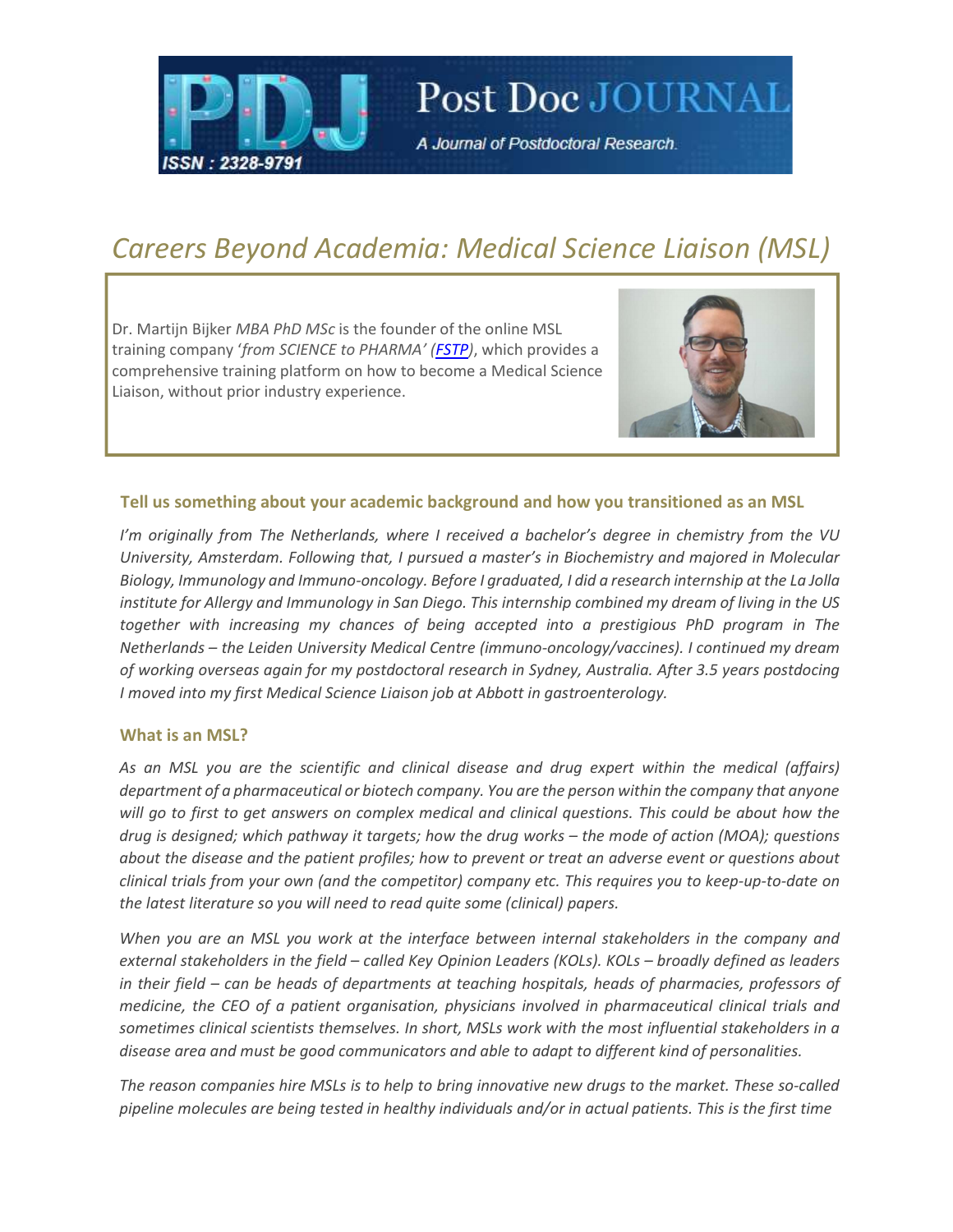

(some of these) KOLs can get their hands on those promising new drugs. The hope is that these new drugs will do better than the current standard of care/best supportive care.

Post Doc JOURNAL

A Journal of Postdoctoral Research.

As an MSL you will need to understand: the market, when doctors treat, which drug they use first and second; which patients would they not treat (with this class of drug); how your new drug fits in this clinical landscape and if there are any clinical evidence gaps (needed for the approval and reimbursement of the drug) that you can obtain by doing investigator clinical studies with the KOL. Having those peer to peer discussion with these KOLs – often using clinical papers and conference information – will help you to obtain relevant insights that you will bring back to your internal stakeholders that will allow them to drive the best strategy to take away any obstacles to make this treatment a clinical success for the patient, the treating doctor and the company.

#### What does a typical workday of an MSL look like?

As KOLs are the top leaders in their field, they are often spread across the country, meaning that you will be travelling using car, taxi, train and/or plane. The great thing is that you have that same independence and autonomy you had as a scientist. You plan your own trips, your own appointments, your flights and of course your hotels. You will have in-depth discussions with top leaders on scientific and clinical discussion on the drug and the disease (that I missed during my postdoc) and you feel you are able to almost directly influence patients' lives. At night, you go out for dinner and meet up with your friends or colleagues while the company pays for your dinner (and a drink or two). Make sure you enjoy those nice moments but be aware of the "Pharma-5". Gaining 5 kilos when you start in pharma (due to some overindulgence). And after your dinner with friends you retreat to your nice hotel for a good night sleep, to start next morning with a swim or a gym.

#### What were the important skills that you picked as a PhD help you to be a great MSL?

Being able to quickly read and comprehend difficult and complex topics is the strength of a PhD and one of the reasons that PhDs are often hired for MSL jobs. Some challenges however, might be being able to convey this information in a clear concise story verbally or in a presentation, which is paramount for the MSL's function. Furthermore, the MSL requires a lot of interpersonal skills and stakeholder management working with many people internally and externally, something that can be challenging for some of us "lab rats". And finally, understanding the clinical patient landscape can be new and challenging for aspiring MSLs, but a must to know. As you can see, just having a PhD title is not enough, it requires a lot more skills to succeed as an MSL and often these skills have not been learned during the years in academia. So, in order to become an MSL, one needs to do a lot of "homework" that we can guide you with.

#### What are the challenges of an MSL

I can answer this in two ways. The challenges of becoming an MSL and the challenges of being an MSL.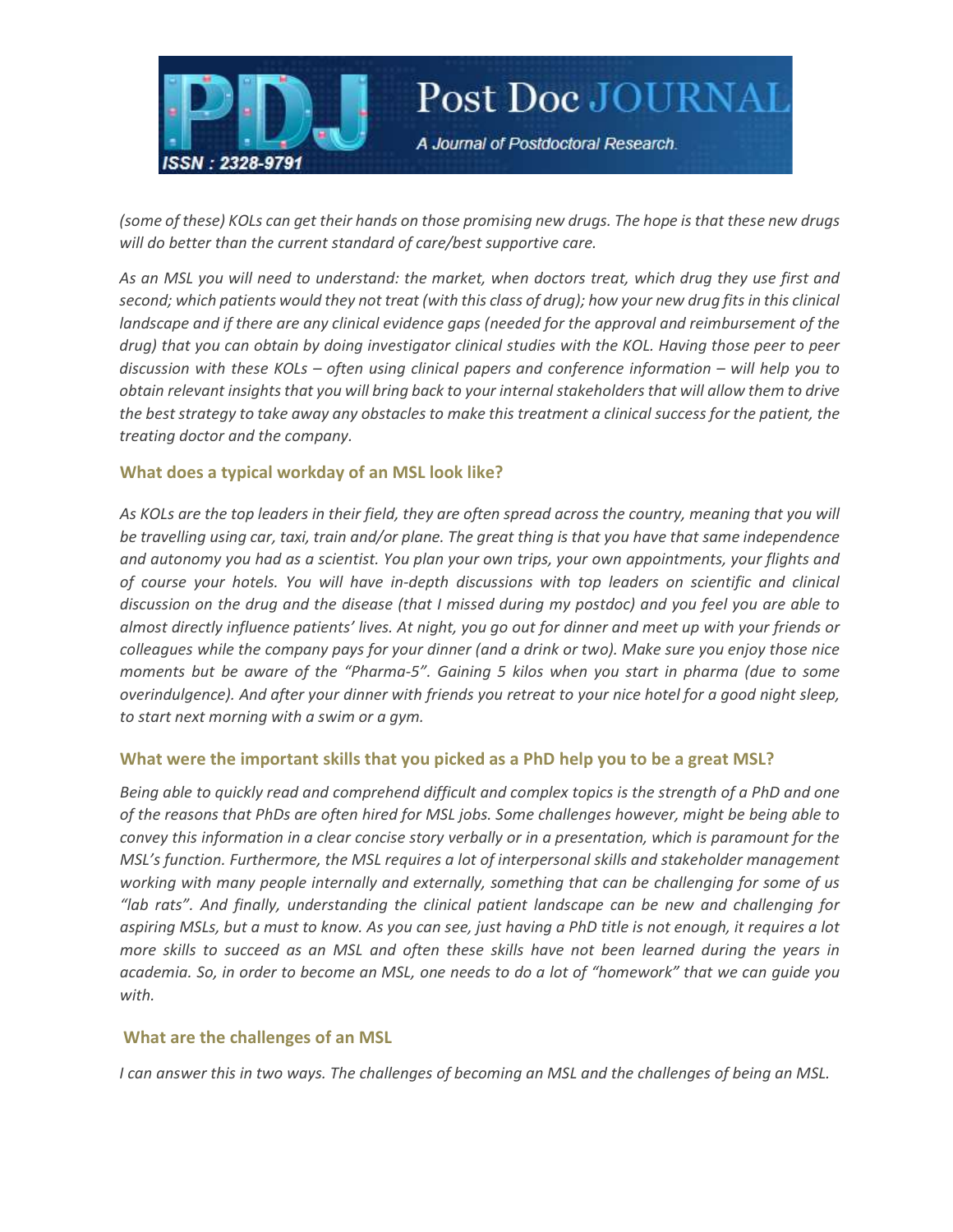

# Post Doc JOURNAL

A Journal of Postdoctoral Research.

For the first, becoming an MSL, is to show the recruiter/hiring company that you are MSL ready and have more to offer than your knowledge on western blots, PCR, flowcytometry and a bunch of papers no one will be interested in reading. We often hear that aspiring MSLs are being rejected after a first round interview, and the reason they have been told was "You don't have any MSL experience". In short, they are saying, your CV looked interesting enough to invite you for an interview, but you were unable to impress us in the interview (because they were fully aware you did not have any MSL experience). Companies are looking for the best of the best and are happy to pay base salaries of US\$130,000 (plus car, bonus, healthcare, dental etc.). So, they can be picky if you'd ask me and you should come prepared to the max!

The challenge of being an MSL is time management. MSLs are working with many internal and external stakeholders; they are travelling to meet KOLs; they must be up-to-date on the latest clinical research and make sure all the reporting and compliance rules of the company are adhered to. So, it is a busy job, but it is very rewarding, talking about the latest clinical development and science, often with world-class leaders in a particular disease area and being able to indirectly help patients' lives by the work you do and the discussions you have, is just rewarding.

### Tell us something about your start-up- 'from SCIENCE to PHARMA (FSTP)'

I managed to get into an MSL role with Abbott Australia (as the  $4<sup>th</sup>$  MSL) without any pharma/MSL experience. And many of my colleagues and friends asked me how I managed to do this. I started sharing my approach with them in coffee and lunch catch-ups to help them get into an MSL jobs straight out of academia. When I was in my second MSL job at Amgen and on sick leave after a back surgery, I came up with the idea of starting an MSL career training company and help other researchers, pharmacist and medical doctors to prepare for a similar successful transition to become an MSL.

It started with a one-on-one face-to-face training almost four years ago. This was followed by a group training, followed by global MSL training webinars, before it was turned into an online MSL training program that can be accessed at any time and anywhere.

Our online MSL training combines: years of MSL field-experience; with MSL hiring and MSL managing experience; together with the Medical Affairs experience of being in more senior roles developing drug launch strategies, all into one easy to access online MSL training package.

## How does FSTP help prepare for the MSL role, especially for postdocs without prior industry experience

Our comprehensive online MSL training provides all the information and giving you directions to optimally prepare you for the transition into an MSL role. This includes: Insider information on the MSL role and how pharma industry works; information on how to prepare for the many different interview rounds; CV/resume resources and review to make it stand out as an MSL CV/resume; all the way to one-on-one phone coaching/mock interviews to help you get ready for the MSL interviews.